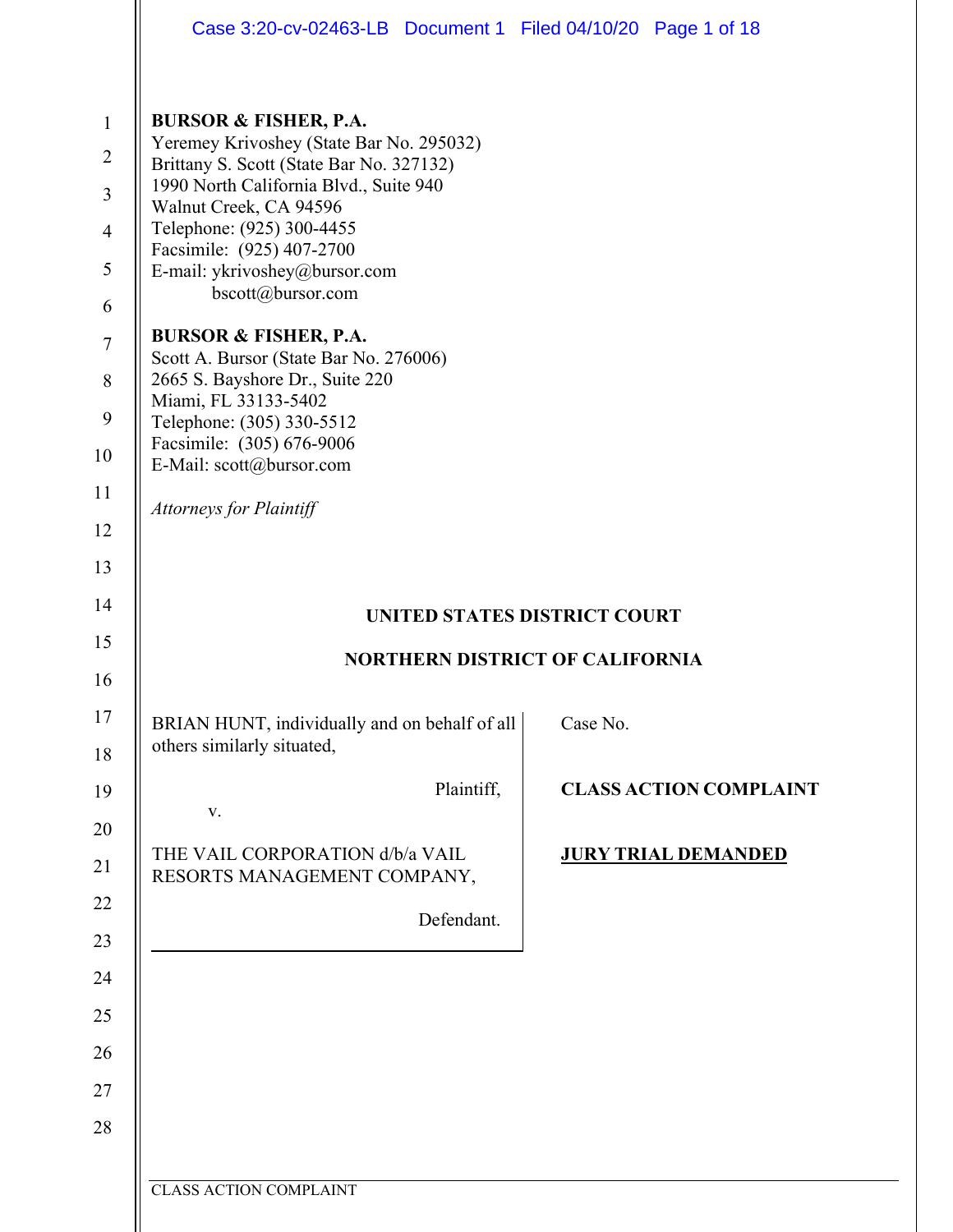#### Case 3:20-cv-02463-LB Document 1 Filed 04/10/20 Page 2 of 18

Management" or "Defendant"). Plaintiff makes the following allegations pursuant to the

specifically pertaining to himself, which are based on personal knowledge.

1

6

7

8

9

10

11

12

13

14

15

16

17

18

19

20

21

22

23

24

#### **FACTS COMMON TO ALL CAUSES OF ACTION**

against Defendant The Vail Corporation d/b/a Vail Resorts Management Company ("Vail Resorts

investigation of his counsel and based upon information and belief, except as to the allegations

Plaintiff Brian Hunt brings this action on behalf of himself and all others similarly situated

1. Defendant Vail Resorts Management has made the unconscionable decision to retain its millions of customers passholder fees while closing 100% of its mountain resorts as the novel coronavirus, COVID-19, rages throughout the world and the United States economy has gone into a deep recession.

2. Defendant is the operator of more than 34 North American ski resorts throughout the United States. Defendant sells "Epic Passes" promising "unlimited, unrestricted skiing at [its] best resorts."<sup>1</sup> Defendant also promises that its passes are the "best way to ski ... 7 days a week."<sup>2</sup> To visit Defendant's mountain resorts, consumers can purchase (1) annual passes for prices ranging from \$319 to \$979; (2) weekly passes from \$391 to \$766; (3); or day/multi-day passes from \$67 to \$766 (called "Epic Day Passes"). For customers that buy Epic Day Passes, they have the option to buy passes in packages for "1 to 7 total days."

3. On March 25, 2020, Defendant announced that it was closing all of its mountain resorts indefinitely. Subsequently, Defendant announced that its "North American resorts and retail stores will remain closed for the 2019-20 winter ski season."3 Defendant has not refunded any consumers for their lost mountain resort access. Rather, for annual pass-holders, Defendant has simply deferred all auto-renewal charges and spring deadlines (for those people that did not pre-pay for the entire season). Further, for Epic Day Pass customers, Defendant has explicitly stated that, despite Defendant's closures, the passes are "non-refundable and non-transferable to

<sup>25</sup> 

<sup>26</sup> 

<sup>&</sup>lt;sup>1</sup> https://www.vail.com/plan-your-trip/lift-access/passes/epic-pass.aspx (last accessed April 9, 2020).

<sup>&</sup>lt;sup>2</sup> https://www.epicpass.com/passes/tahoe-local-pass.aspx (last accessed April 9, 2020).<br><sup>3</sup> https://www.spow.com/info/covid-19-undate (last accessed April 10, 2020).

<sup>28</sup>   $3 \text{ https://www.snow.com/info/covid-19-update}$  (last accessed April 10, 2020).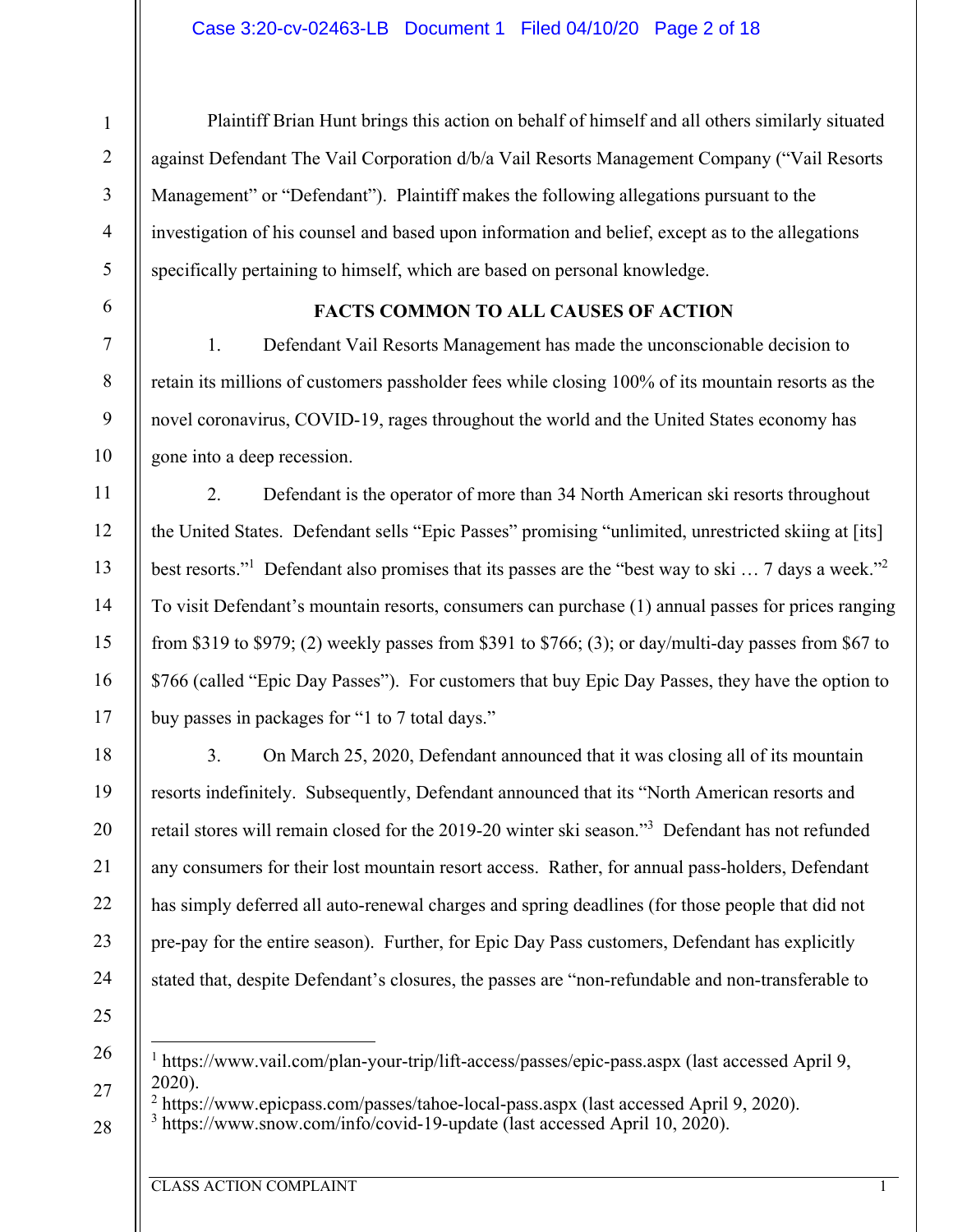#### Case 3:20-cv-02463-LB Document 1 Filed 04/10/20 Page 3 of 18

another season."<sup>4</sup> Accordingly, customers who did not have a chance to use all of their purchased passes under the Epic Day Pass program get zero consideration or compensation for their inability to use those unused, purchased days, even if they wanted to. Resultingly, Defendant has unjustly enriched itself by retaining passholder fees of hundreds of thousands of consumers – while denying passholders all access to all of Defendant's mountain resorts.

4. Plaintiff seeks relief in this action individually, and on behalf of all of Defendant's customers nationwide that purchased annual passes for the 2019-2020 season or Epic Day Passes for the 2019-2020 season who, as of March 25, 2020, had not used up all of the days remaining on their Epic Day Passes for Defendant's violations of the California Consumer Legal Remedies Act ("CLRA"), Civil Code §§ 1750*, et seq.*, Unfair Competition Law ("UCL"), Bus. & Prof. Code §§ 17200, *et seq.*, False Advertising Law ("FAL"), Bus. & Prof. Code §§ 17500, *et seq.*, for breach of express warranties, negligent misrepresentation, fraud, unjust enrichment, money had and received, conversion, and breach of contract.

#### **PARTIES**

5. Plaintiff Brian Hunt is a citizen of California, residing in San Ramon, California. Mr. Hunt is an annual passholder for Vail Resorts. In June of 2019, Mr. Hunt purchased an annual Tahoe Local season pass for \$499 which promised mountain access from October 2019 to June 2020, so long as there was snow. On March 25, 2020, Defendant notified passholders that it closed all 34 of its North American resorts. Defendant has retained the full amount of his annual pass fee even though Plaintiff does not have access to any of Defendant's resorts. Further, Defendant has not refunded Plaintiff any part of his annual pass fee for March 25 through the present, when Defendant's resorts were closed (and continue to remain closed). Plaintiff signed up for Defendant's annual pass with the understanding that he would be able to access Defendant's resorts from October 2019 through June 2020, so long as there was snow on the mountains. Plaintiff would not have paid for the annual pass, or would not have paid for it on the same terms, had he known that he would not have access to any of Defendant's resorts. Plaintiff continues to face

27

28

1

2

3

4

5

6

7

8

9

10

11

12

13

14

15

16

17

18

19

20

21

22

23

24

25

26

<sup>4</sup> https://www.snow.com/info/message-to-our-guests.aspx (last accessed April 10, 2020).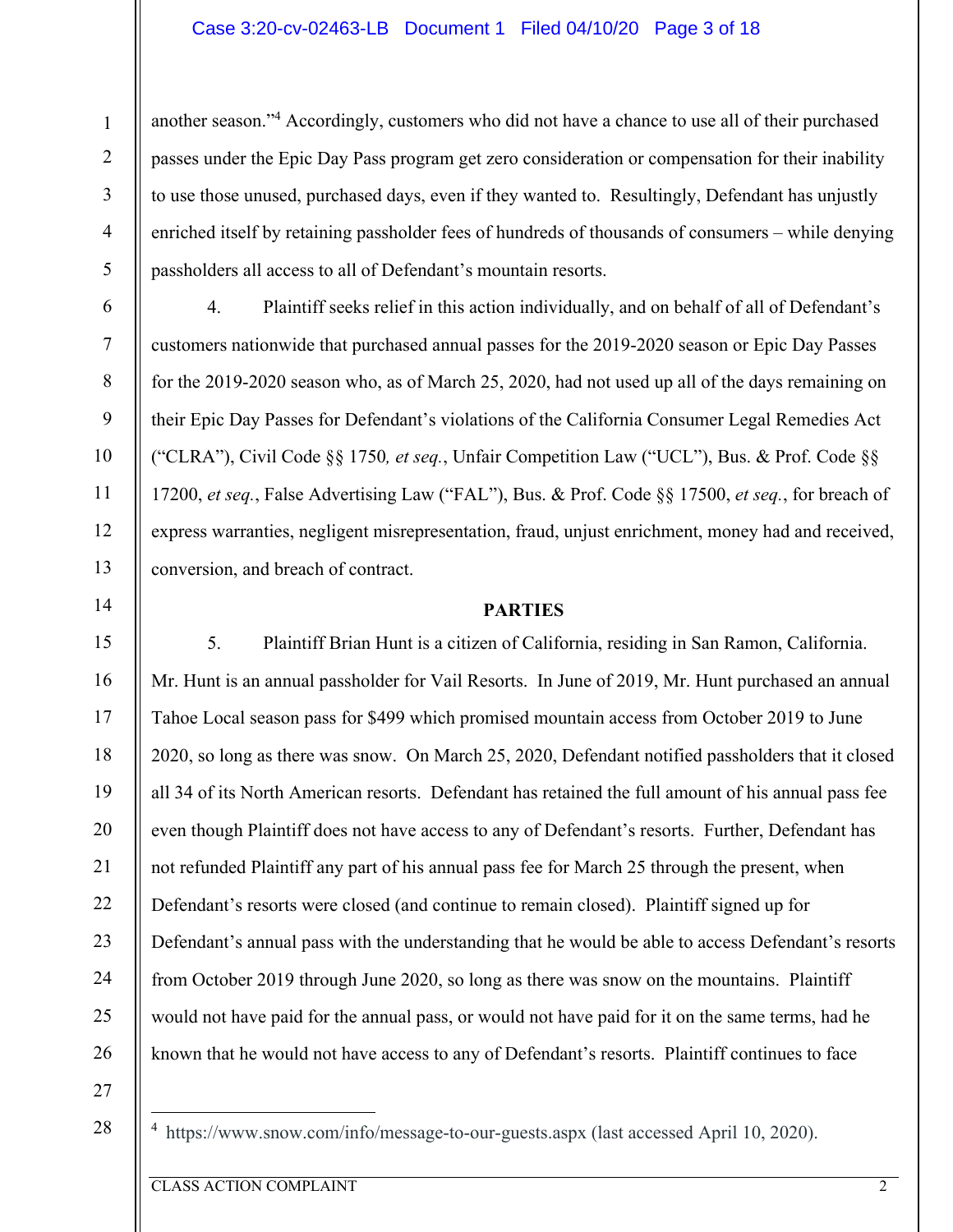imminent harm, as Defendant retains annual passholder's season pass fees while all of its resorts remain closed.

6. Defendant The Vail Corporation, is a Colorado corporation, with its principal place of business at 390 Interlocken Crescent, Broomfield, CO 80021. Defendant is the operator of 34 ski resorts in North America, and touts itself as "the premier mountain resort company in the world."<sup>5</sup> Defendant conducts substantial business throughout the United States, and specifically in the state of California.

## **JURISDICTION AND VENUE**

7. This Court has subject matter jurisdiction pursuant to 28 U.S.C. § 1332(d)(2)(A) because this case is a class action where the aggregate claims of all members of the proposed class are in excess of \$5,000,000, exclusive of interest and costs, and most members of the proposed nationwide class are citizens of states different from the states of Defendant.

8. This Court has personal jurisdiction over Defendant because Defendant conducts substantial business within California such that Defendant has significant, continuous, and pervasive contacts with the State of California. Defendant is registered to do business in the State of California.

9. Venue is proper in this District pursuant to 28 U.S.C. § 1391 because Defendant does substantial business in this District and a substantial part of the events giving rise to Plaintiff Hunt's claims took place within this District.

## **CLASS ACTION ALLEGATIONS**

10. Plaintiff brings this action as a class action under Federal Rule of Civil Procedure 23 on behalf of a Class consisting of all of Defendant's customers nationwide that purchased annual passes for the 2019-2020 season or Epic Day Passes for the 2019-2020 season who, as of March 25, 2020, had not used up all of the days remaining on their Epic Day Passes.

11. Plaintiff also seek to represent a subclass defined as all members of the Class who purchased the relevant passes in California (the "California Subclass").

27

28

1

2

3

4

5

6

7

8

9

10

11

12

13

14

15

16

17

18

19

20

21

22

23

24

25

26

 $5$  http://www.vailresorts.com/Corp/info/who-we-are.aspx (last accessed April 9, 2020).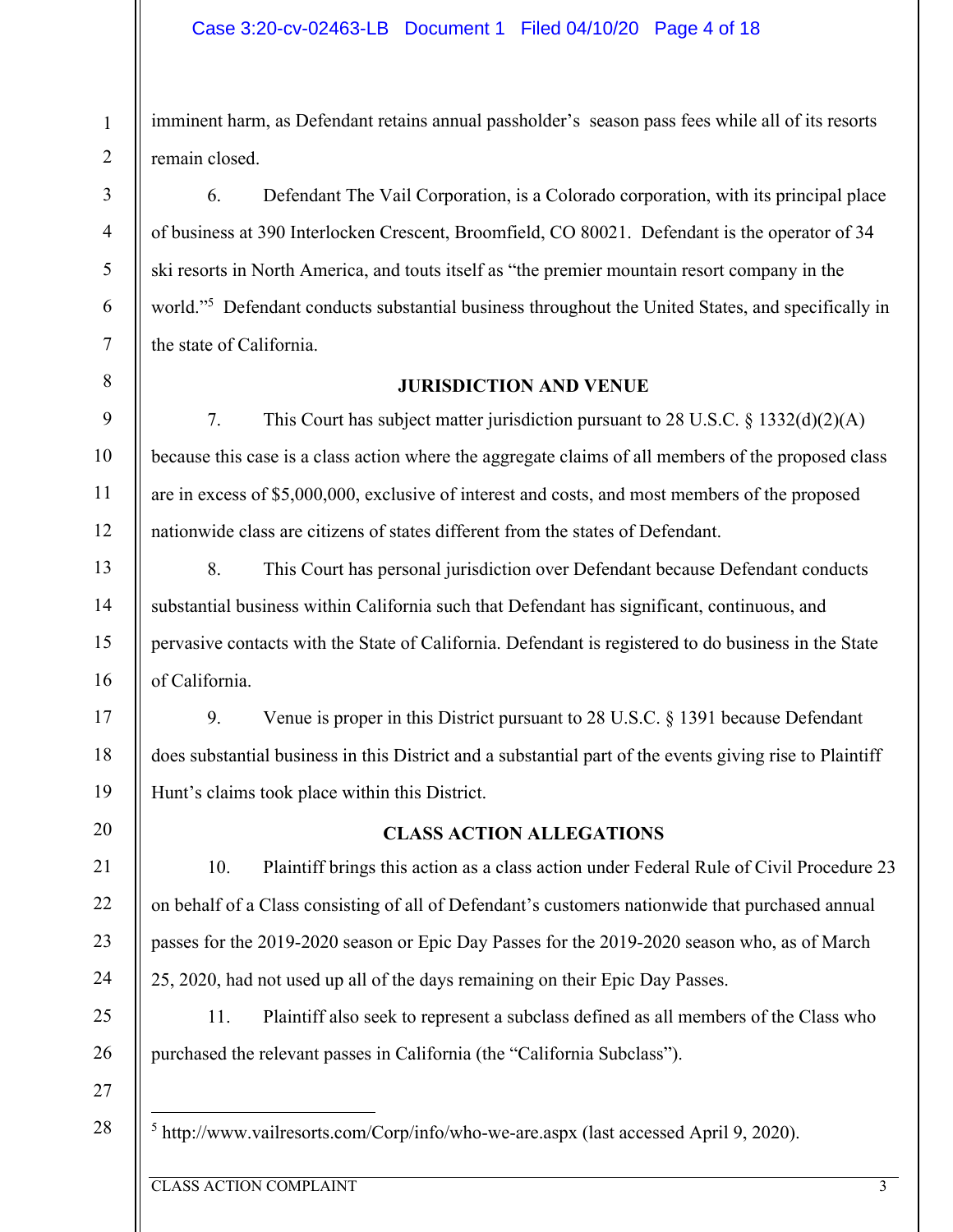## Case 3:20-cv-02463-LB Document 1 Filed 04/10/20 Page 5 of 18

12. Plaintiff reserves the right to amend or modify the Class definition with greater specificity or further division into subclasses or limitation to particular issues as discovery and the orders of this Court warrant.

13. Excluded from the Class are the Defendant, the officers and directors of the Defendant at all relevant times, members of its immediate families and their legal representatives, heirs, successors or assigns and any entity in which Defendant has or had a controlling interest.

1

2

3

4

5

6

7

8

9

10

11

12

13

14

15

16

17

18

19

20

21

22

23

24

25

26

14. Plaintiff is a member of the Class and California Subclass he seeks to represent.

15. Defendant has hundreds of thousands of customers nationwide that purchased resort passes that cannot be used. Accordingly, members of the Class are so numerous that their individual joinder herein is impracticable. The precise number of Class members and their identities are unknown to Plaintiff at this time but may be determined through discovery. Class members may be notified of the pendency of this action by mail and/or publication through the distribution records of Defendant.

16. Common questions of law and fact exist as to all Class members and predominate over questions affecting only individual Class members. Common legal and factual questions include, but are not limited to whether Defendant has breached its contract with its customers and whether its actions are fraudulent and unlawful.

17. The claims of the named Plaintiff are typical of the claims of the Class in that the named Plaintiff was exposed to Defendant's false and misleading advertising and was charged for his resort pass promising mountain access from October 2019 through June 2020 despite being barred from entry into Defendant's resort properties and suffered losses as a result.

18. Plaintiff is an adequate representative of the Class because Plaintiff's interests do not conflict with the interests of the Class members Plaintiff seek to represent, Plaintiff has retained competent counsel experienced in prosecuting class actions, and Plaintiff intends to prosecute this action vigorously. The interests of Class members will be fairly and adequately protected by Plaintiff and his counsel.

27 28 19. The class mechanism is superior to other available means for the fair and efficient adjudication of the claims of the Class members. Each individual Class member may lack the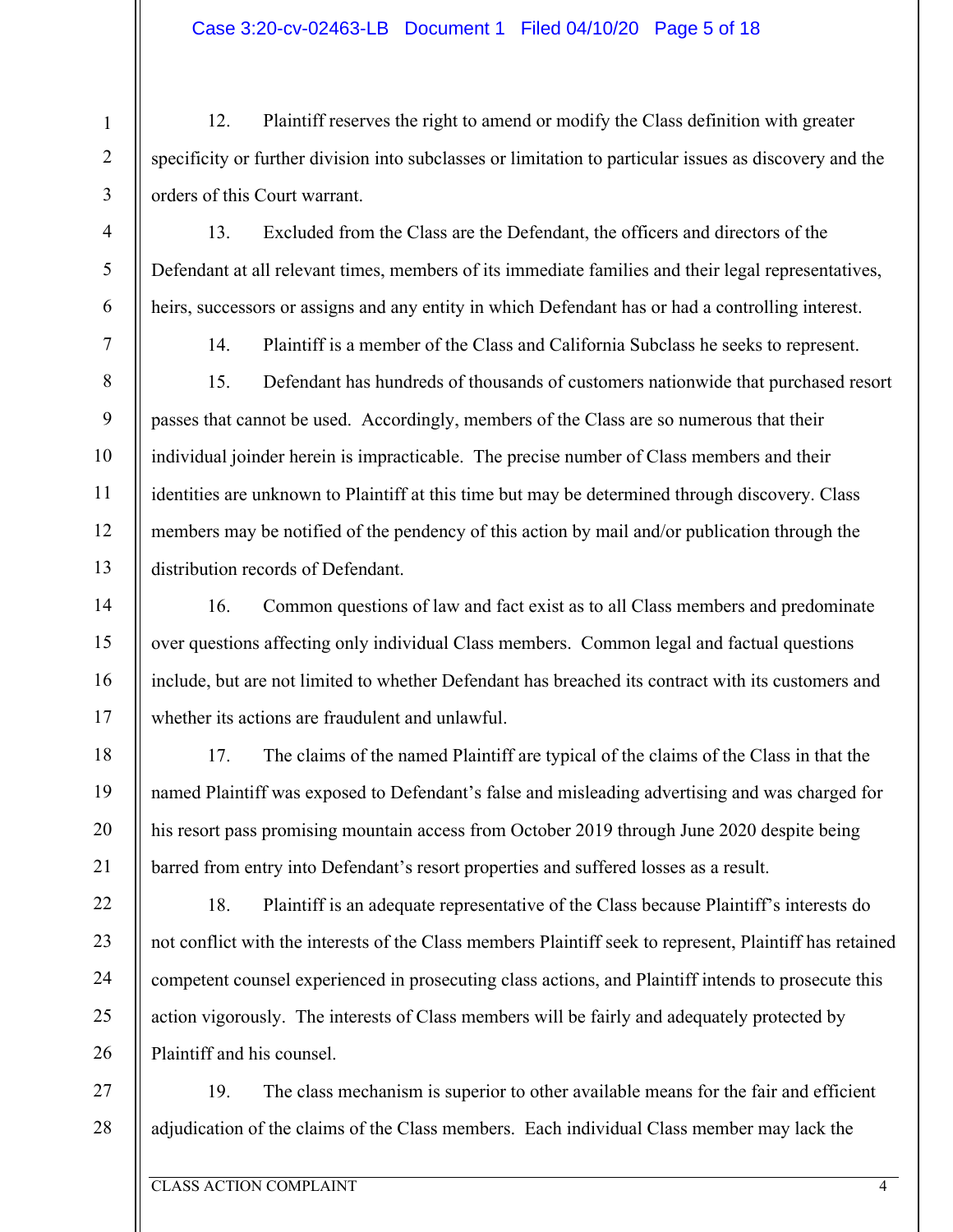## Case 3:20-cv-02463-LB Document 1 Filed 04/10/20 Page 6 of 18

1 2 3 4 5 6 7 8 9 10 resources to undergo the burden and expense of individual prosecution of the complex and extensive litigation necessary to establish Defendant's liability. Individualized litigation increases the delay and expense to all parties and multiplies the burden on the judicial system presented by the complex legal and factual issues of this case. Individualized litigation also presents a potential for inconsistent or contradictory judgments. In contrast, the class action device presents far fewer management difficulties and provides the benefits of single adjudication, economy of scale, and comprehensive supervision by a single court on the issue of Defendant's liability. Class treatment of the liability issues will ensure that all claims and claimants are before this Court for consistent adjudication of the liability issues. **COUNT I** 

## **Violation of California's Consumers Legal Remedies Act,**

## **California Civil Code §§ 1750,** *et seq***.**

## **(Injunctive Relief Only)**

20. Plaintiff hereby incorporate by reference the allegations contained in all preceding paragraphs of this complaint.

21. Plaintiff brings this claim individually and on behalf of members of the proposed Nationwide Class against Defendant. Plaintiff also brings this claim individually and on behalf of members of the proposed California Subclass against Defendant.

22. Plaintiff and Class members are consumers who paid fees for use of Defendant's mountain resorts for personal, family or household purposes. Plaintiff and the Class are "consumers" as that term is defined by the CLRA in Cal. Civ. Code § 1761(d).

22 23 23. Defendant's mountain resort access that Plaintiff and Class members purchased from Defendant was a "service" within the meaning of Cal. Civ. Code  $\S$  1761(b).

24. Defendant's actions, representations, and conduct have violated, and continue to violate the CLRA, because they extend to transactions that intended to result, or which have resulted in, the sale of services to consumers.

27 28 25. Defendant's advertising that consumers would have unlimited access to all of its ski resorts and that its customers would have access to its ski resorts upon paying a fee is false and

11

12

13

14

15

16

17

18

19

20

21

24

25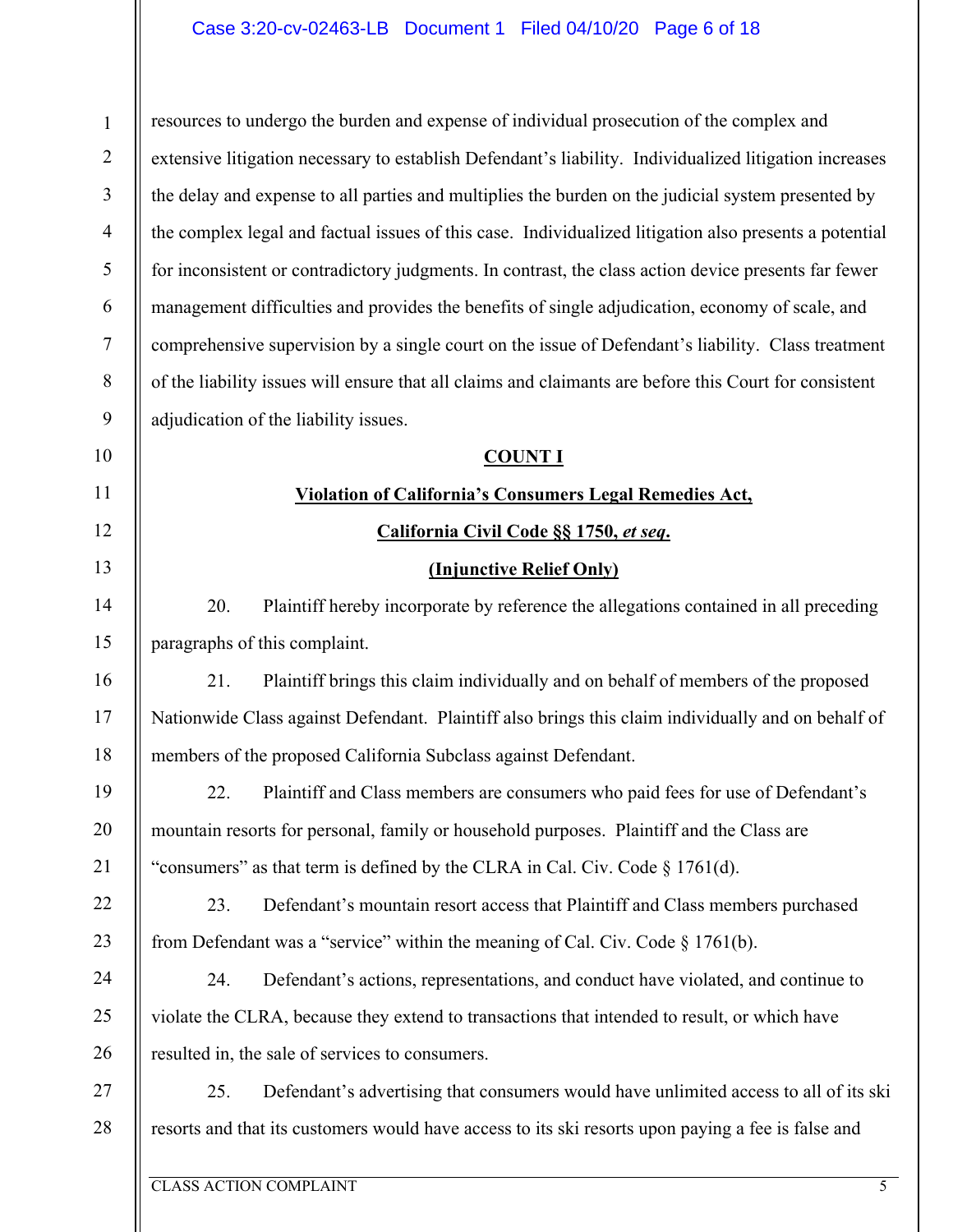#### Case 3:20-cv-02463-LB Document 1 Filed 04/10/20 Page 7 of 18

misleading to a reasonable consumer, including Plaintiff, because Defendant in fact closed all of its mountain resorts while continuing to retain the full price consumers' passes.

1

2

3

4

5

6

7

8

9

10

11

12

13

14

15

16

17

18

19

20

21

22

23

26. California's Consumers Legal Remedies Act, Cal. Civ. Code § 1770(a)(5), prohibits "[r]epresenting that goods or services have sponsorship, approval, characteristics, ingredients, uses, benefits, or quantities which they do not have or that a person has a sponsorship, approval, status, affiliation, or connection which he or she does not have." By engaging in the conduct set forth herein, Defendant violated and continue to violate Section 1770(a)(5) of the CLRA, because Defendant's conduct constitutes unfair methods of competition and unfair or fraudulent acts or practices, in that Defendant misrepresent the particular characteristics, benefits and quantities of the services.

27. Cal. Civ. Code  $\S 1770(a)(7)$  prohibits representing that goods or services are of a particular standard, quality, or grade, or that goods are of a particular style or model, if they are of another. By engaging in the conduct set forth herein, Defendant violated and continues to violate Section 1770(a)(7) of the CLRA, because Defendant's conduct constitutes unfair methods of competition and unfair or fraudulent acts or practices, in that Defendant misrepresents the particular standard, quality or grade of the services.

28. Cal. Civ. Code  $\S 1770(a)(9)$  further prohibits "[a]dvertising goods or services with intent not to sell them as advertised." By engaging in the conduct set forth herein, Defendant violated and continues to violate Section 1770(a)(9), because Defendant's conduct constitutes unfair methods of competition and unfair or fraudulent acts or practices, in that Defendant advertises services with the intent not to sell the services as advertised.

29. Plaintiff and the Class acted reasonably when they purchased Defendant's passes on the belief that Defendant's representations were true and lawful.

24 25 26 27 28 30. Plaintiff and the Class suffered injuries caused by Defendant because: (a) they would not have purchased or paid for Defendant's passes absent Defendant's representations and omission of a warning that it would retain members' passholder fees while all mountain resorts nationwide are closed; (b) they would not have purchased passes on the same terms absent Defendant's representations and omissions; (c) they paid a price premium for Defendant's passes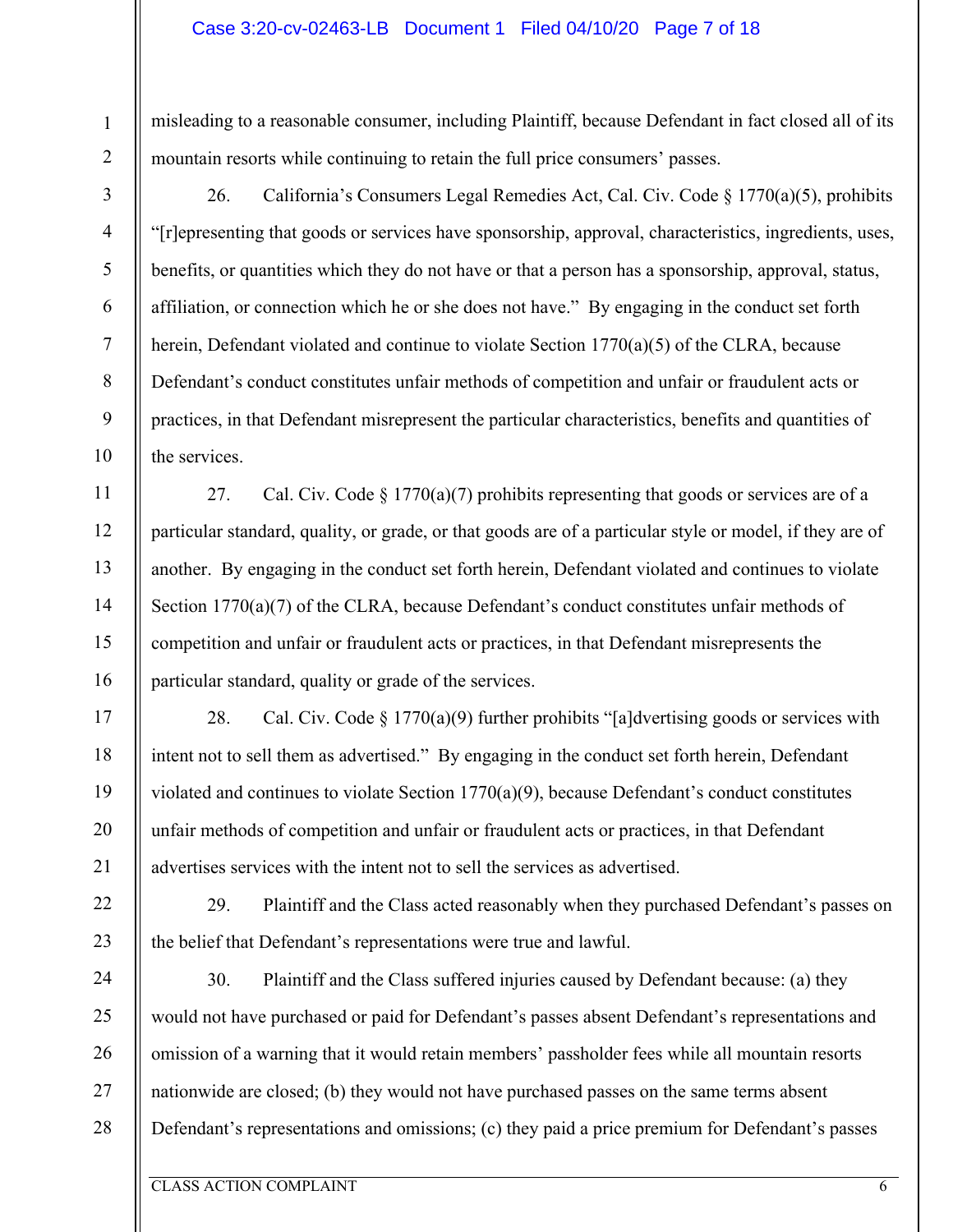#### Case 3:20-cv-02463-LB Document 1 Filed 04/10/20 Page 8 of 18

based on Defendant's misrepresentations and omissions; and (d) Defendant's passes did not have the characteristics, benefits, or quantities as promised.

31. Under California Civil Code § 1780(a), Plaintiff and members of the Class seek injunctive and equitable relief for Defendant's violations of the CLRA. Plaintiff has mailed an appropriate demand letter consistent with California Civil Code  $\S 1782(a)$ . If Defendant fails to take corrective action within 30 days of receipt of the demand letter, Plaintiff will amend his complaint to include a request for damages as permitted by Civil Code  $\S 1782(d)$ .

32. Wherefore, Plaintiff seeks injunctive and equitable relief for these violations of the CLRA.

#### **COUNT II**

#### **Violation of California's Unfair Competition Law,**

#### **California Business & Professions Code §§ 17200,** *et seq***.**

33. Plaintiff hereby incorporates by reference the allegations contained in all preceding paragraphs of this complaint.

34. Plaintiff brings this claim individually and on behalf of the members of the proposed Nationwide Class against Defendant. Plaintiff also brings this claim individually and on behalf of members of the proposed California Subclass against Defendant.

35. Defendant is subject to California's Unfair Competition Law, Cal. Bus. & Prof. Code §§ 17200, *et seq*. The UCL provides, in pertinent part: "Unfair competition shall mean and include unlawful, unfair or fraudulent business practices and unfair, deceptive, untrue or misleading advertising …."

36. Defendant's advertising that its passholders would have unlimited access to its mountain resorts, and that its customers would have access to its mountain resorts upon paying an pass fee is false and misleading to a reasonable consumer, including Plaintiff, because Defendant in fact closed all of its mountain resorts while continuing to retain the full price of customers' passes.

37. Defendant's business practices, described herein, violated the "unlawful" prong of the UCL by violating the CLRA, the FAL, and other applicable law as described herein.

28

1

2

3

4

5

6

7

8

9

10

11

12

13

14

15

16

17

18

19

20

21

22

23

24

25

26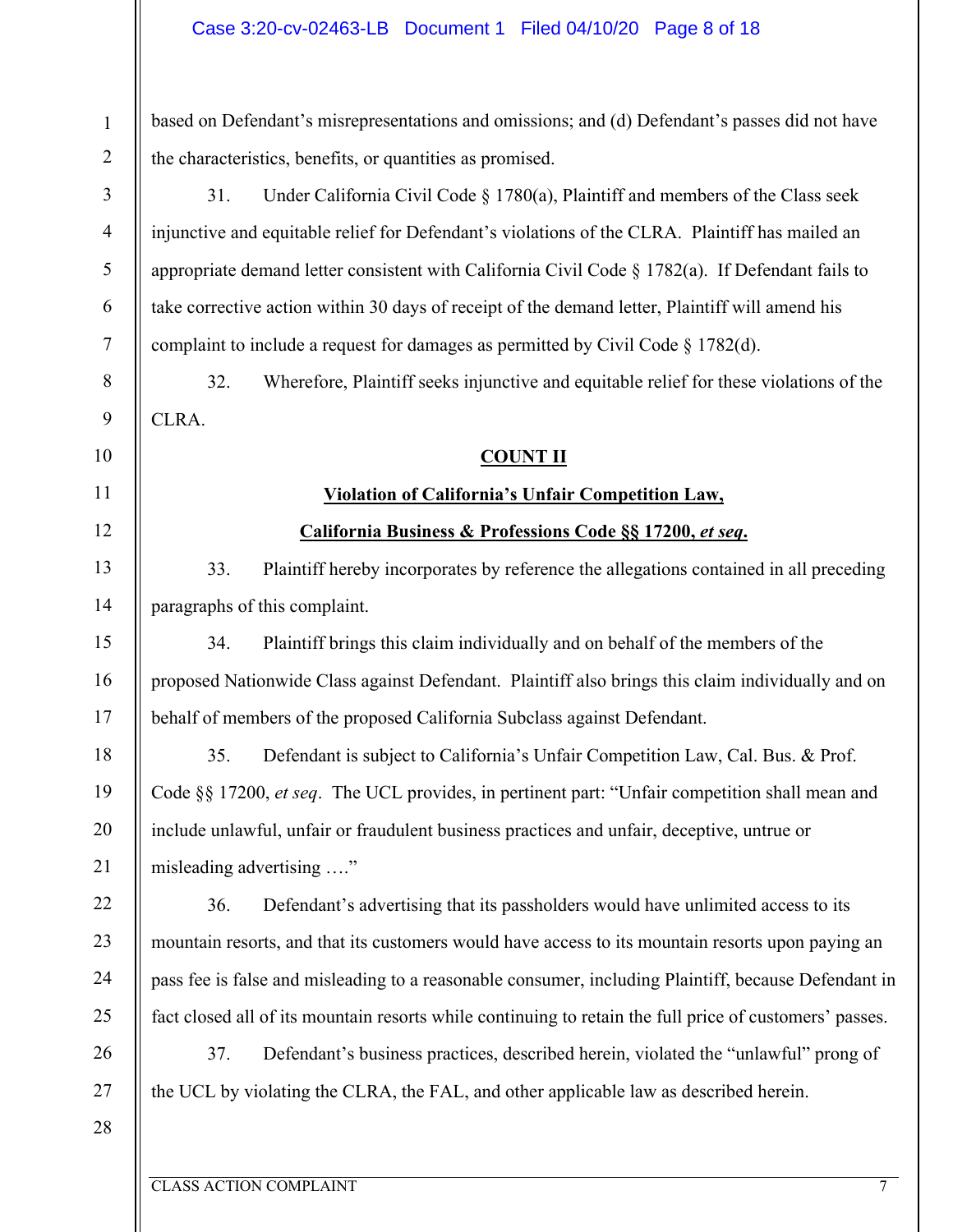## Case 3:20-cv-02463-LB Document 1 Filed 04/10/20 Page 9 of 18

38. Defendant's business practices, described herein, violated the "unfair" prong of the UCL in that its conduct is substantially injurious to consumers, offends public policy, and is immoral, unethical, oppressive, and unscrupulous, as the gravity of the conduct outweighs any alleged benefits. Defendant's advertising of its passes and its retention of pass fees while its mountain resorts are closed is of no benefit to consumers.

6 7 39. Defendant violated the fraudulent prong of the UCL by misleading Plaintiff and the Class to believe that they would have access to Defendant's mountain resorts.

40. Plaintiff and the Class acted reasonably when they signed up for passes based on the belief that they would have access to Defendant's mountain resorts.

10 11 12 13 14 15 16 17 41. Plaintiff and the Class lost money or property as a result of Defendant's UCL violations because Plaintiff and the Class suffered injuries caused by Defendant because: (a) they would not have purchased or paid for Defendant's passes absent Defendant's representations and omission of a warning that it would retain members' passholder fees while all mountain resorts nationwide are closed; (b) they would not have purchased passes on the same terms absent Defendant's representations and omissions; (c) they paid a price premium for Defendant's passes based on Defendant's misrepresentations and omissions; and (d) Defendant's passes did not have the characteristics, benefits, or quantities as promised.

## **COUNT III**

#### **Violation of California's False Advertising Law,**

## **California Business & Professions Code §§ 17500,** *et seq***.**

42. Plaintiff hereby incorporates by reference the allegations contained in all preceding paragraphs of this complaint.

43. Plaintiff brings this claim individually and on behalf of the members of the proposed Nationwide Class against Defendant. Plaintiff also brings this claim individually and on behalf of the members of the proposed California Subclass against Defendant.

26 27 28 44. California's False Advertising Law, Cal. Bus. & Prof. Code §§ 17500, *et seq.*, makes it "unlawful for any person to make or disseminate or cause to be made or disseminated before the public in this state, ... in any advertising device ... or in any other manner or means

1

2

3

4

5

8

9

18

19

20

21

22

23

24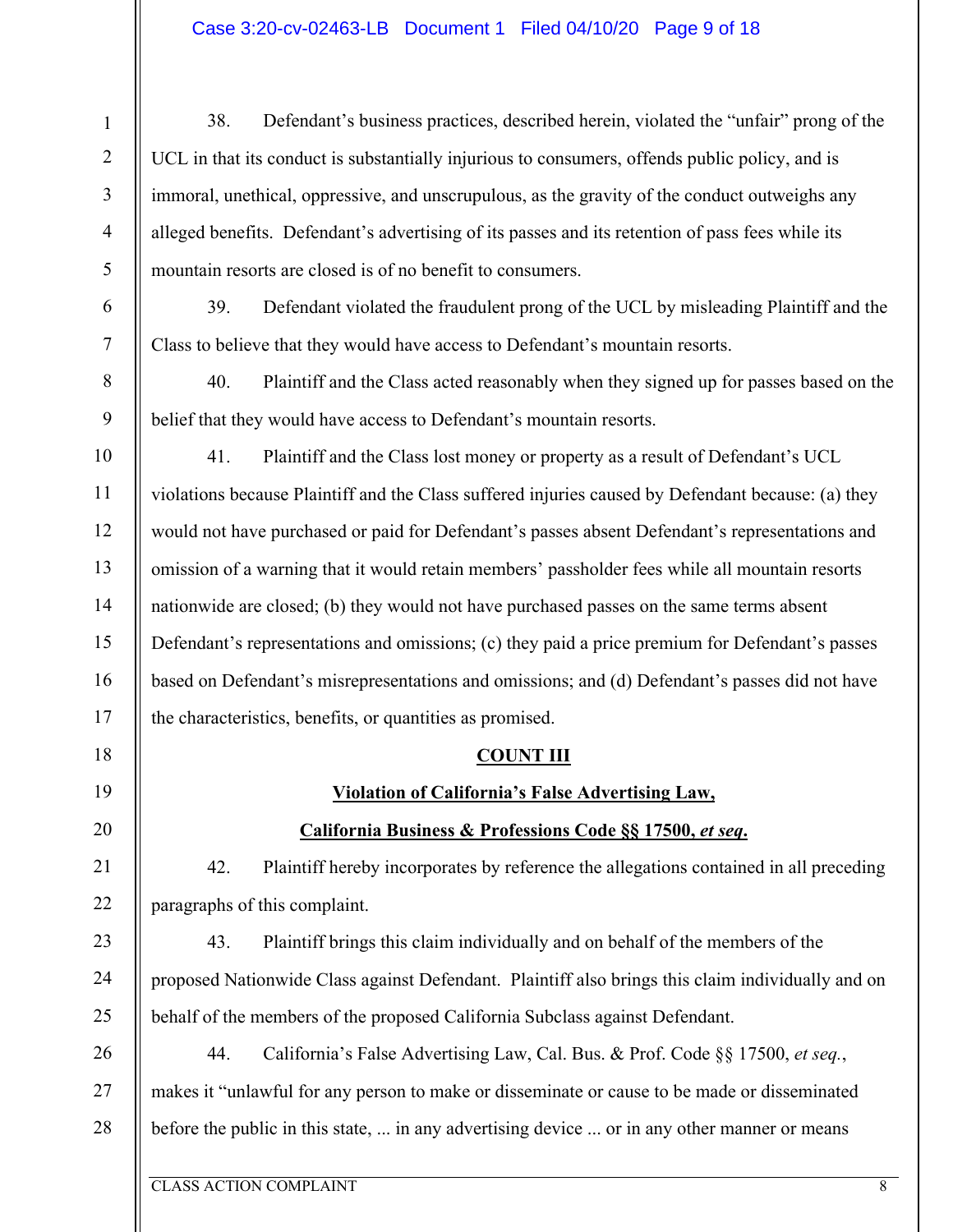#### Case 3:20-cv-02463-LB Document 1 Filed 04/10/20 Page 10 of 18

whatever, including over the Internet, any statement, concerning ... personal property or services, professional or otherwise, or performance or disposition thereof, which is untrue or misleading and which is known, or which by the exercise of reasonable care should be known, to be untrue or misleading."

45. Defendant engaged in a scheme of retaining customers pass fees while 100 percent of its mountain resorts were closed. Defendant's advertising and marketing of its passes as providing access its mountain resorts misrepresented and/or omitted the true content and nature of Defendant's services. Defendant's advertisements and inducements were made in California and come within the definition of advertising as contained in Bus. & Prof. Code § 17500, *et seq*. in that the promotional materials were intended as inducements to purchase passes, and are statements disseminated by Defendant to Plaintiff and Class members. Defendant knew that these statements were unauthorized, inaccurate, and misleading.

46. Defendant's advertising that passholders would have unlimited access its mountain resorts and that its customers would have access to its mountain resorts upon paying an passholder fee is false and misleading to a reasonable consumer, including Plaintiff, because Defendant in fact closed all of its mountain resorts while retaining the full price of customers' passes.

47. Defendant violated § 17500, *et seq*. by misleading Plaintiff and the Class to believe that they would have access to Defendant's mountain resorts from October 2019 to June 2020.

48. Defendant knew or should have known, through the exercise of reasonable care that its advertising that customers would have access its mountain resorts is false and misleading. Further, Defendant knew or should have known that it was breaching its contracts with its customers and fraudulently charging fees when it retained all pass fees while all of its mountain resorts were closed.

24 25 26 27 28 49. Plaintiff and the Class lost money or property as a result of Defendant's FAL violation because Plaintiff and the Class suffered injuries caused by Defendant because: (a) they would not have purchased or paid for Defendant's passes absent Defendant's representations and omission of a warning that it would retain members' passholder fees while all mountain resorts nationwide are closed; (b) they would not have purchased passes on the same terms absent

1

2

3

4

5

6

7

8

9

10

11

12

13

14

15

16

17

18

19

20

21

22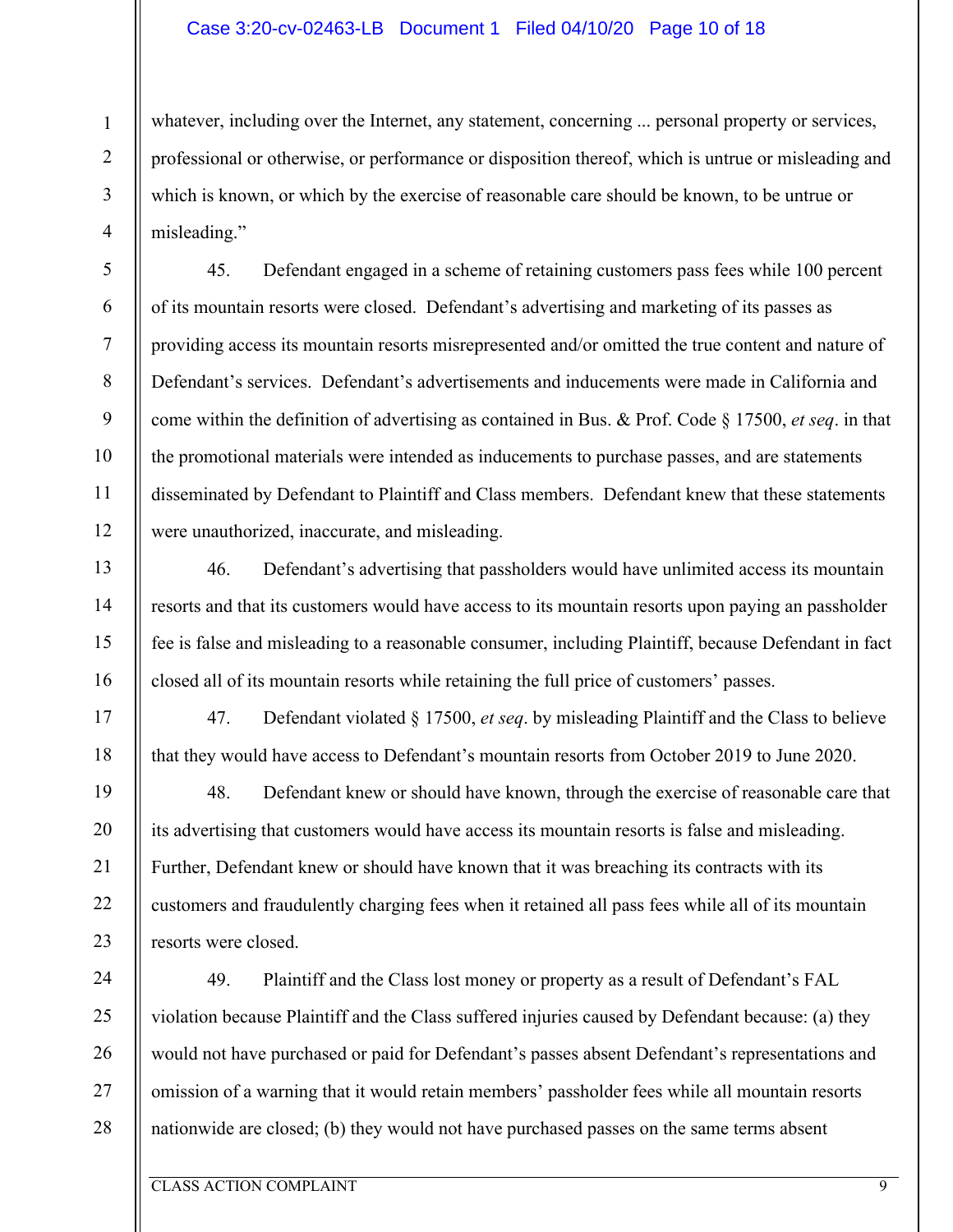1 2 3 Defendant's representations and omissions; (c) they paid a price premium for Defendant's passes based on Defendant's misrepresentations and omissions; and (d) Defendant's passes did not have the characteristics, benefits, or quantities as promised.

#### **COUNT IV**

#### **Breach of Express Warranty**

50. Plaintiff hereby incorporate by reference the allegations contained in all preceding paragraphs of this complaint.

51. Plaintiff brings this claim individually and on behalf of the members of the proposed Nationwide Class against Defendant. Plaintiff also brings this claim individually and on behalf of the members of the proposed California Subclass against Defendant.

52. In connection with the sale of passes, Defendant issues an express warranty that customers would have unlimited access to its mountain resorts, or for the Epic Day Passes, that they would have access to Defendant's mountain resorts for a specified number of days.

53. Defendant's affirmation of fact and promise in Defendant's marketing and signage became part of the basis of the bargain between Defendant and Plaintiff and Class members, thereby creating express warranties that the services would conform to Defendant's affirmation of fact, representations, promise, and description.

54. Defendant breached its express warranty because Defendant does not provide unlimited access to its mountain resorts, and, for the Epic Day Passes, does not provide access to resorts even for customers who still have unused Epic Day Passes left for the 2019-2020 season. In fact, Defendant has retained the full amount of its pass fees while 100 percent of its mountain resorts are closed.

23 24 25 26 27 28 55. Plaintiff and the Class members were injured as a direct and proximate result of Defendant's breach because: Plaintiff and the Class suffered injuries caused by Defendant because (a) they would not have purchased or paid for Defendant's passes absent Defendant's representations and omission of a warning that it would retain members' passholder fees while all mountain resorts nationwide are closed; (b) they would not have purchased passes on the same terms absent Defendant's representations and omissions; (c) they paid a price premium for

4

5

6

7

8

9

10

11

12

13

14

15

16

17

18

19

20

21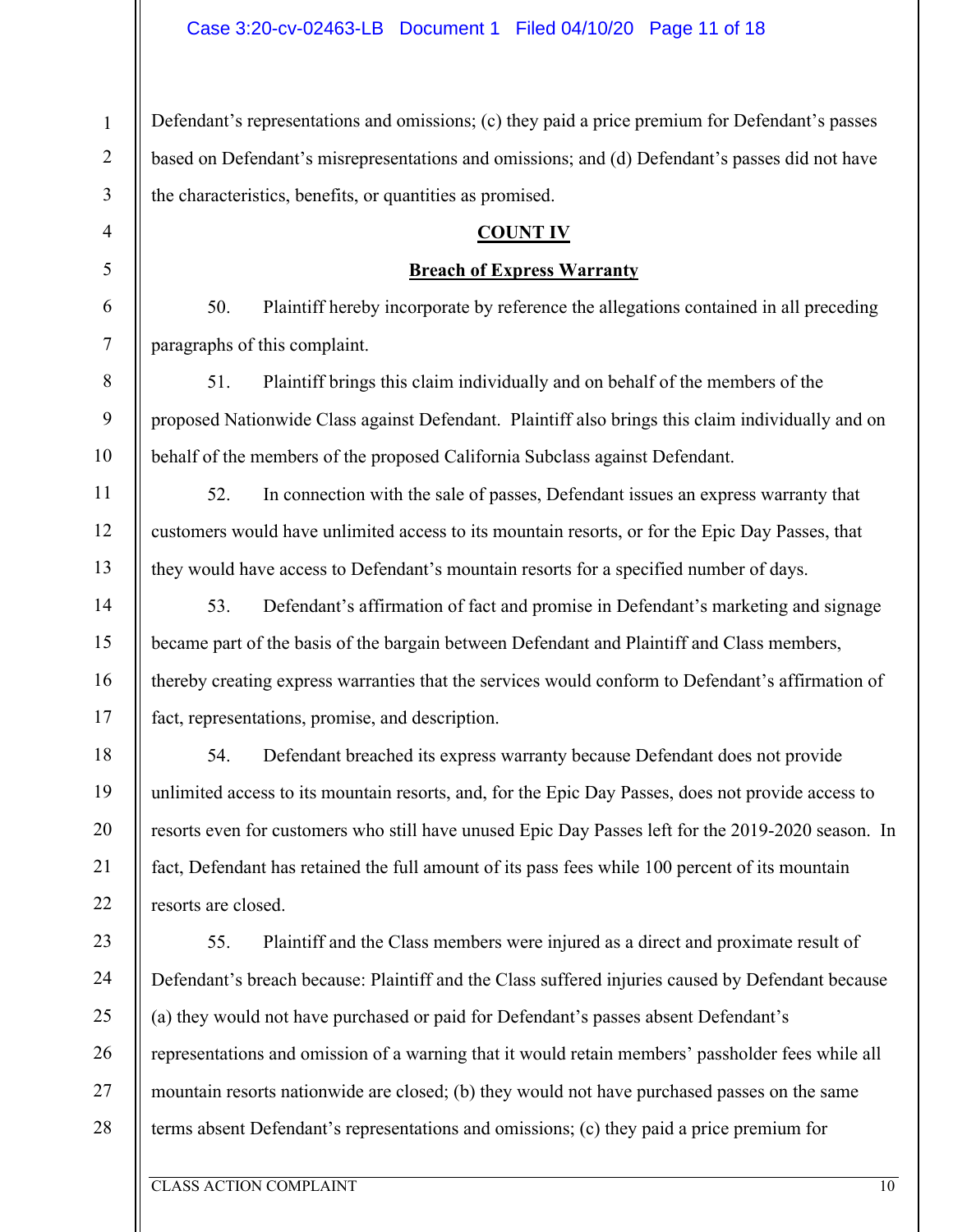1 2 3 4 5 6 7 8 9 10 11 12 13 14 15 16 17 18 19 20 21 22 23 24 25 26 27 28 Defendant's passes based on Defendant's misrepresentations and omissions; and (d) Defendant's passes did not have the characteristics, benefits, or quantities as promised. **COUNT V Negligent Misrepresentation** 56. Plaintiff hereby incorporate by reference the allegations contained in all preceding paragraphs of this complaint. 57. Plaintiff bring this claim individually and on behalf of the members of the proposed Nationwide Class against Defendant. Plaintiff also brings this claim individually and on behalf of the members of the proposed California Subclass against Defendant. 58. As discussed above, Defendant misrepresented that customers would have unlimited access to its mountain resorts, or, for the Epic Day Passes, that they would have access to Defendant's mountain resorts for a specified number of days.. However, Defendant in fact retains the full price for passes, even when 100 percent of its mountain resorts are closed to the public. 59. At the time Defendant made these representations, Defendant knew or should have known that these representations were false or made them without knowledge of their truth or veracity. 60. At an absolute minimum, Defendant negligently misrepresented and/or negligently omitted material facts about its passes and services. 61. The negligent misrepresentations and omissions made by Defendant, upon which Plaintiff and Class members reasonably and justifiably relied, were intended to induce and actually induced Plaintiff and Class members to purchase Defendant's passes. 62. Plaintiff and Class members would not have purchased Defendant's passes, or would not have purchased the services on the same terms, if the true facts had been known. 63. The negligent actions of Defendant caused damage to Plaintiff and Class members, who are entitled to damages and other legal and equitable relief as a result.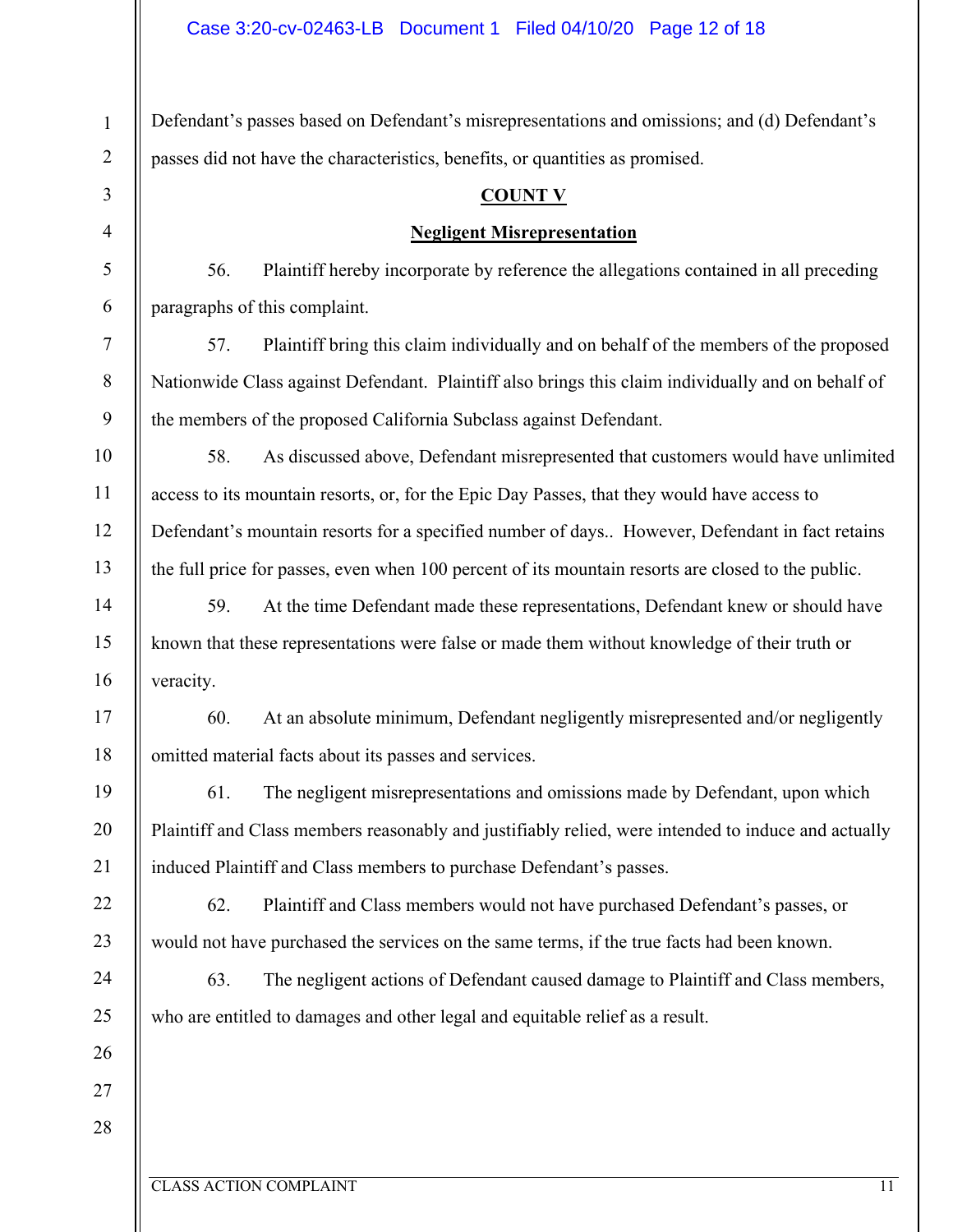## **COUNT VI**

#### **Fraud**

64. Plaintiff hereby incorporate by reference the allegations contained in all preceding paragraphs of this complaint.

65. Plaintiff brings this claim individually and on behalf of the members of the proposed Nationwide Class against Defendant. Plaintiff also brings this claim individually and on behalf of the members of the proposed California Subclass against Defendant.

66. As discussed above, Defendant misrepresented that customers would have unlimited access to its mountain resorts, or, for the Epic Day Passes, that they would have access to Defendant's mountain resorts for a specified number of days. However, Defendant in fact retains the full price for passes even when 100 percent of its mountain resorts are closed to the public. These misrepresentations and omissions were made with knowledge of their falsehood.

67. The misrepresentations and omissions made by Defendant, upon which Plaintiff and Class members reasonably and justifiably relied, were intended and actually induced Plaintiff and Class members to Defendant's passes.

68. The fraudulent actions of Defendant caused damage to Plaintiff and Class members, who are entitled to damages and other legal and equitable relief as a result.

## **COUNT VII**

## **Unjust Enrichment**

69. Plaintiff hereby incorporate by reference the allegations contained in all preceding paragraphs of this complaint.

70. Plaintiff brings this claim individually and on behalf of the members of the proposed Nationwide Class against Defendant. Plaintiff also brings this claim individually and on behalf of the members of the proposed California Subclass against Defendant.

25 26 27 71. Plaintiff and members of the Class conferred benefits on Defendant by paying, and being charged, pass fees while 100 percent of Defendant's mountain resorts were and remain closed.

28

1

2

3

4

5

6

7

8

9

10

11

12

13

14

15

16

17

18

19

20

21

22

23

24

72. Defendant has knowledge of such benefits.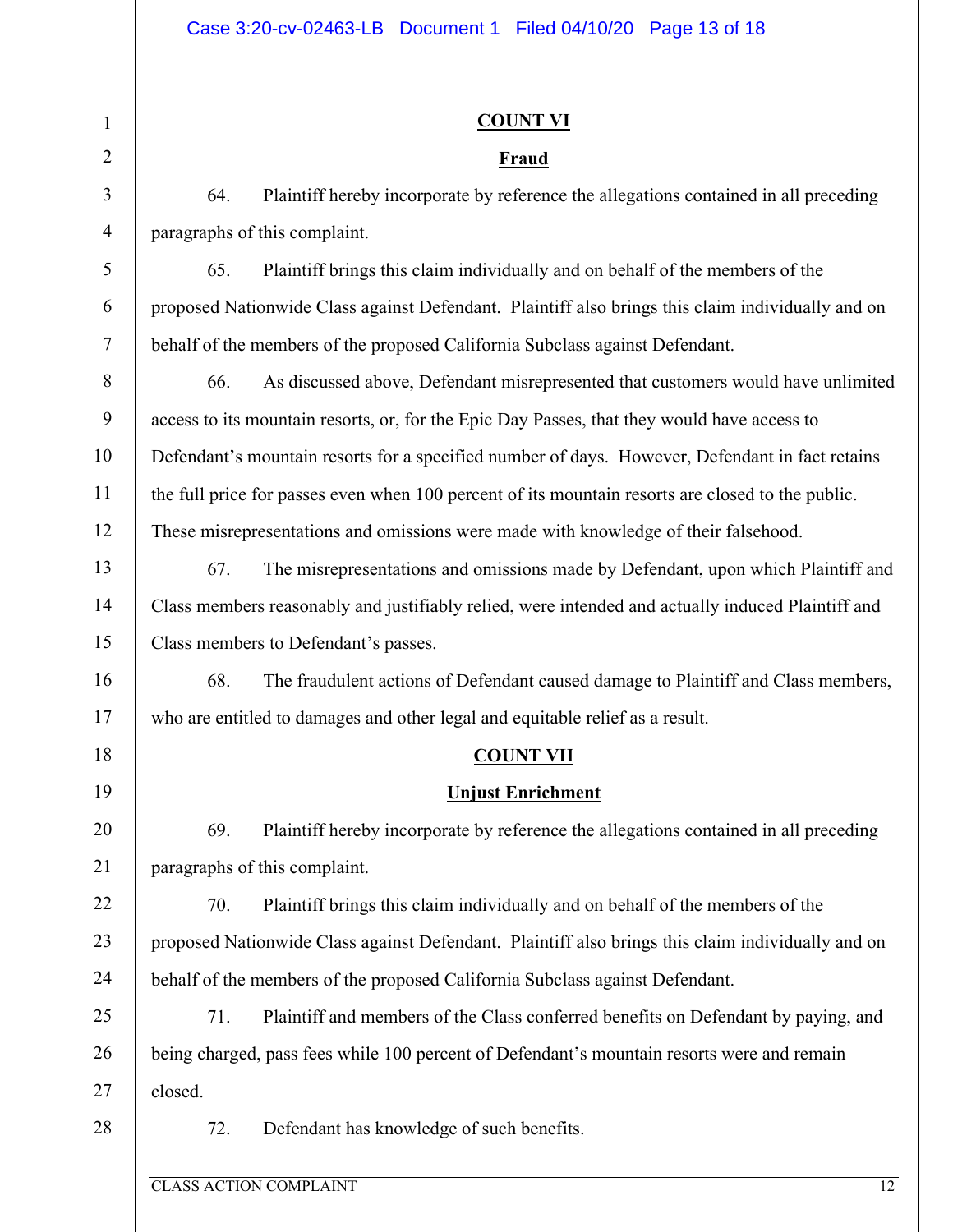#### Case 3:20-cv-02463-LB Document 1 Filed 04/10/20 Page 14 of 18

CLASS ACTION COMPLAINT 13 1 2 3 4 5 6 7 8 9 10 11 12 13 14 15 16 17 18 19 20 21 22 23 24 25 26 27 28 73. Defendant has been unjustly enriched in retaining the revenues derived from Plaintiff and Class members' pass fees. Retention of those moneys under these circumstances is unjust and inequitable because Defendant is retaining its customers full pass fees while 100 percent of its mountain resorts remain closed. These misrepresentations and charges caused injuries to Plaintiff and members of the Class because they would not have paid Defendant's pass fees had the true facts been known. 74. Because Defendant's retention of the non-gratuitous benefits conferred on it by Plaintiff and members of the Class is unjust and inequitable, Defendant must pay restitution to Plaintiff and members of the Class for their unjust enrichment, as ordered by the Court. **COUNT VIII Money Had and Received**  75. Plaintiff hereby incorporate by reference the allegations contained in all preceding paragraphs of this complaint. 76. Plaintiff brings this claim individually and on behalf of the members of the proposed Nationwide Class against Defendant. Plaintiff also brings this claim individually and on behalf of the members of the proposed California Subclass against Defendant. 77. Defendant received money in the form of pass fees that was intended to be used for the benefit of Plaintiff and the Class, those pass fees were not used for the benefit of Plaintiff and the Class, and Defendant has not given back or refunded the wrongfully obtained money and pass fees to Plaintiff and the Class. 78. Defendant obtained money in the form of pass fees that was intended to be used to provide unlimited mountain resort access to Plaintiff and the Class, or, for the Epic Day Passes, that was intended to provide customers with access to Defendant's mountain resorts for a specified number of days. However, Defendant has retained all of the pass fees while 100 percent of its mountain resorts were and remain closed.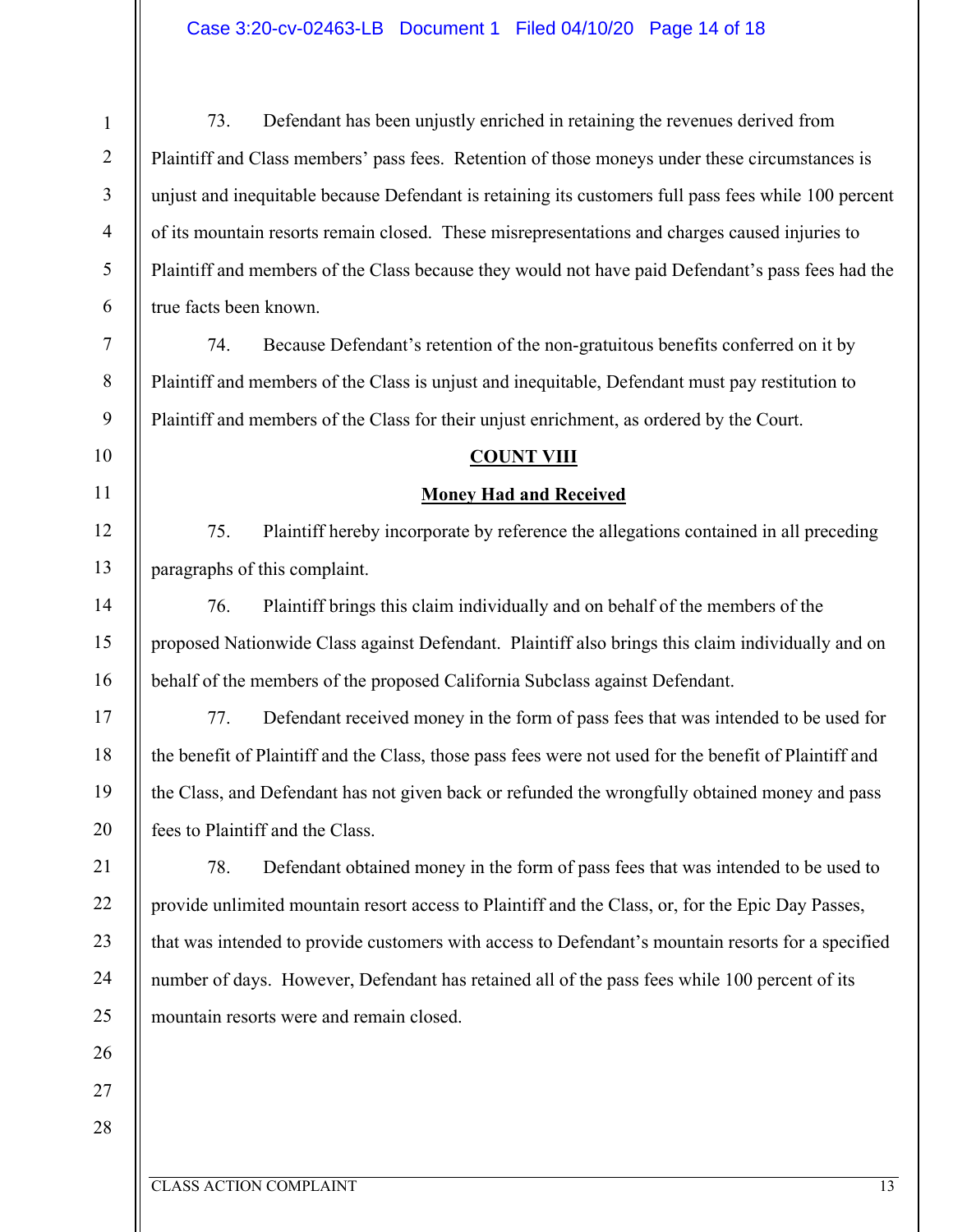#### **COUNT IX**

#### **Conversion**

79. Plaintiff hereby incorporate by reference the allegations contained in all preceding paragraphs of this complaint.

80. Plaintiff brings this claim individually and on behalf of the members of the proposed Nationwide Class against Defendant. Plaintiff also brings this claim individually and on behalf of the members of the proposed California Subclass against Defendant.

8 9 10 11 12 13 14 81. Plaintiff and members of the Class had a right to retain their pass fees while all of Defendant's mountain resorts were and remain closed; Defendant intentionally retained full amount of the Plaintiff's and Class members' pass fees while Defendant's mountain resorts were closed; Plaintiff and Class members did not consent to Defendant's retaining such fees while Defendant's mountain resorts are closed; Plaintiff and Class members were harmed through Defendant's retention of their pass fees; Defendant's conduct was a substantial factor in causing Plaintiff and Class members' harm.

#### **COUNT X**

#### **Breach of Contract**

82. Plaintiff hereby incorporate by reference the allegations contained in all preceding paragraphs of this complaint.

83. Plaintiff brings this claim individually and on behalf of the members of the proposed Nationwide Class against Defendant. Plaintiff also brings this claim individually and on behalf of the members of the proposed California Subclass against Defendant.

84. Defendant entered into contracts with Plaintiff and Class members to provide access to its mountain resorts in exchange for the payment of pass fees. Defendant has breached these contracts by retaining and Class members' full pass fees while 100 percent of its mountain remain closed. Plaintiff and Class members have suffered an injury through the payment of pass fees while not having access to Defendant's mountain resorts.

## **PRAYER FOR RELIEF**

WHEREFORE, Plaintiff, individually and on behalf of all others similarly situated, seeks

1

2

3

4

5

6

7

15

16

17

18

19

20

21

22

23

24

25

26

27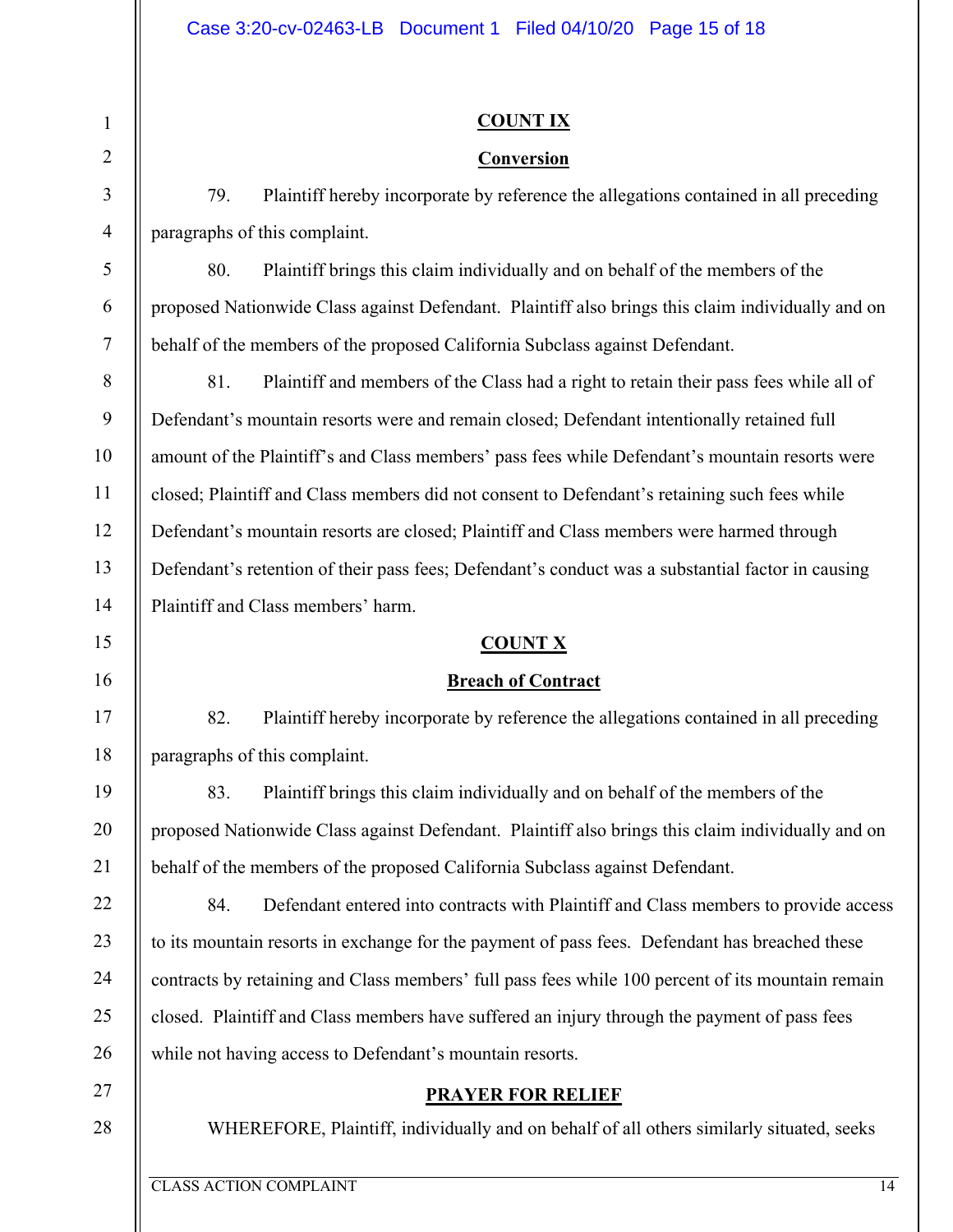#### Case 3:20-cv-02463-LB Document 1 Filed 04/10/20 Page 16 of 18

CLASS ACTION COMPLAINT 15 1 2 3 4 5 6 7 8 9 10 11 12 13 14 15 16 17 18 19 20 21 22 23 24 25 26 27 28 judgment against Defendant, as follows: a) For an order certifying the Class under Rule 23 of the Federal Rules of Civil Procedure and naming Plaintiff as representative of the Class and Plaintiff's attorneys as Class Counsel to represent the Class members; b) For an order certifying the California Subclass under Rule 23 of the Federal Rules of Civil Procedure and naming Plaintiff as representative of the California Subclass and Plaintiff's attorneys as Class Counsel to represent the California Subclass members; c) For an order declaring that Defendant's conduct violates the statutes and laws referenced herein; d) For an order finding in favor of Plaintiff, the Class, and the California Subclass, on all counts asserted herein; e) For compensatory and punitive damages in amounts to be determined by the Court and/or jury; f) For prejudgment interest on all amounts awarded; g) For an order of restitution and all other forms of equitable monetary relief; h) For injunctive relief as pleaded or as the Court may deem proper; and i) For an order awarding Plaintiff and the Class their reasonable attorneys' fees and expenses and costs of suit. **JURY DEMAND**  Plaintiff demands a trial by jury on all causes of action and issues so triable. Dated: April 10, 2020 **BURSOR & FISHER, P.A**. By: */s/ Brittany S. Scott*  Brittany S. Scott Yeremey Krivoshey (State Bar No. 295032) Brittany S. Scott (State Bar No. 327132) 1990 North California Blvd., Suite 940 Walnut Creek, CA 94596 Telephone: (925) 300-4455 Facsimile: (925) 407-2700 E-mail: ykrivoshey@bursor.com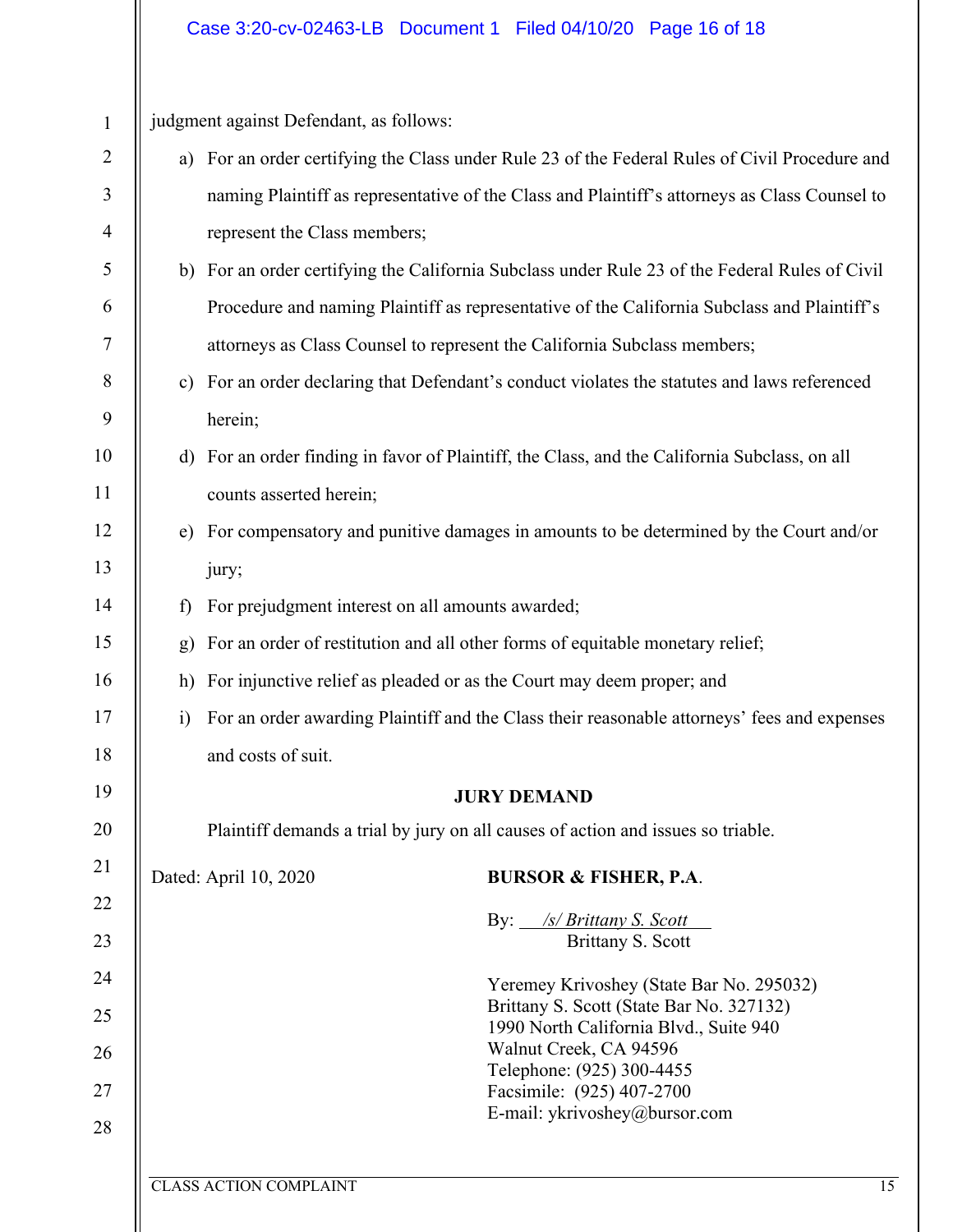|                  | Case 3:20-cv-02463-LB  Document 1  Filed 04/10/20  Page 17 of 18           |    |
|------------------|----------------------------------------------------------------------------|----|
| $\mathbf 1$      | bscott@bursor.com                                                          |    |
| $\overline{2}$   |                                                                            |    |
| $\mathfrak{Z}$   | <b>BURSOR &amp; FISHER, P.A.</b><br>Scott A. Bursor (State Bar No. 276006) |    |
| $\overline{4}$   | 2665 S. Bayshore Dr., Suite 220<br>Miami, FL 33133-5402                    |    |
| $\mathfrak s$    | Telephone: (305) 330-5512<br>Facsimile: (305) 676-9006                     |    |
| 6                | E-Mail: scott@bursor.com                                                   |    |
| $\boldsymbol{7}$ |                                                                            |    |
| $\, 8$           | Attorneys for Plaintiff                                                    |    |
| 9                |                                                                            |    |
| 10               |                                                                            |    |
| 11               |                                                                            |    |
| 12               |                                                                            |    |
| 13               |                                                                            |    |
| 14               |                                                                            |    |
| 15               |                                                                            |    |
| 16               |                                                                            |    |
| $17\,$           |                                                                            |    |
| $18\,$           |                                                                            |    |
| 19               |                                                                            |    |
| $20\,$           |                                                                            |    |
| $21\,$           |                                                                            |    |
| $22\,$           |                                                                            |    |
| $23\,$           |                                                                            |    |
| 24               |                                                                            |    |
| $25\,$           |                                                                            |    |
| $26\,$           |                                                                            |    |
| $27\,$           |                                                                            |    |
| $28\,$           |                                                                            |    |
|                  | <b>CLASS ACTION COMPLAINT</b>                                              | 16 |
|                  |                                                                            |    |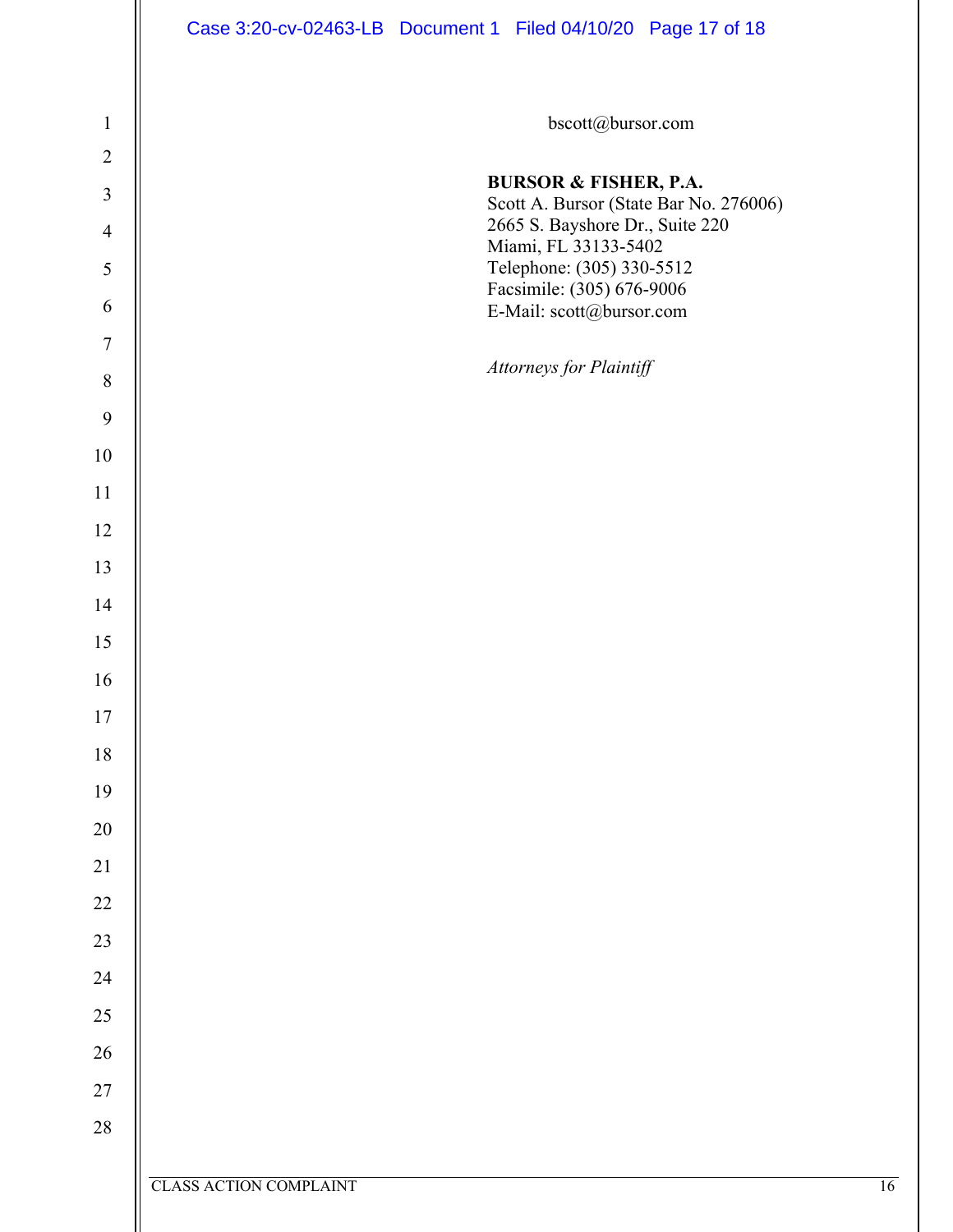## **CLRA Venue Declaration Pursuant to California Civil Code Section 1780(d)**

I, Brittany S. Scott, declare as follows:

1. I am an attorney at law licensed to practice in the State of California and I am member of the bar of this Court. I am an associate at Bursor & Fisher, P.A., counsel of record for Plaintiff in this action. I have personal knowledge of the facts set forth in this declaration and, if called as a witness, I could and would competently testify thereto under oath.

2. The Complaint filed in this action is filed in the proper place for trial under Civil Code Section 1780(d) in that a substantial portion of the events alleged in the Complaint occurred in this District.

3. I declare under the penalty of perjury under the laws of the State of California and the United States that the foregoing is true and correct and that this declaration was executed at Oakland, California this 10th day of April, 2020.

> */s/ Brittany S. Scott*  Brittany S. Scott